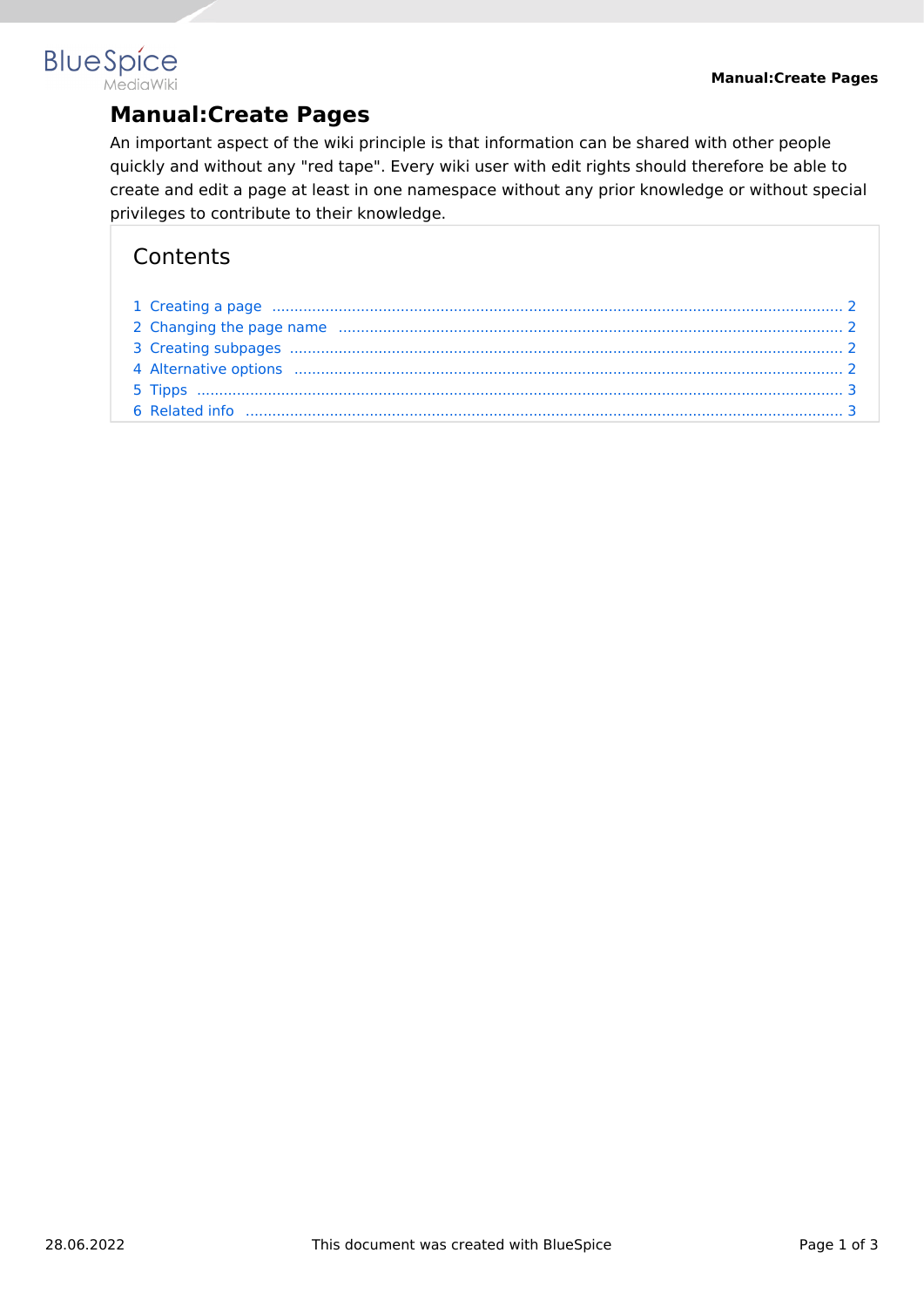<span id="page-1-0"></span>

# Creating a page

To create a page:

**Click** the *New* button in the header bar. A dialog window opens.

**Enter** a new page name. If the page does not yet exist, you will see a redlink.

| Cancel          | Create new page | Done      |  |  |
|-----------------|-----------------|-----------|--|--|
|                 | Sales process   | $\hat{=}$ |  |  |
| Sales process   |                 |           |  |  |
| Creating a page |                 |           |  |  |

#### **Click** *Done*.

**Choose** *Empty page* or a different page template. This step is skipped if there are no available page templates. The page opens in edit mode. You can now switch between visual and source edit mode using the [Editor toolbar.](https://en.wiki.bluespice.com/wiki/Manual:Extension/VisualEditor)

**Save** the page. It is now available in the main namespace of your wiki (unless you added a namespace prefix while creating the page).

### <span id="page-1-1"></span>Changing the page name

If you want to change the page name after the page has been saved  $-$  e.g., to save it in a different namespace — you can [move the page](https://en.wiki.bluespice.com/w/index.php?title=Manual:Rename_and_move_a_page&action=view).

#### <span id="page-1-2"></span>Creating subpages

To create a subpage for the current page, select the *New Subpage* link from the *New* button menu.



The subpage is then created as *Current Page/Subpage (e.g*., Visual Editor/Tables). If a page has subpages, the path is displayed as breadcrumb navigation at the top of the page.

#### <span id="page-1-3"></span>Alternative options

**Search field:** Maybe information about your topic already exists. Before you create a new page, you can use the search to enter terms for your topic and check existing pages. If no suitable page exists, click on the redlink 'Create page *[page name]*' in the search results **er address bar:** You can also create a page directly from the address bar of your web browser. Simply exchange the current page name with a new one. Then, click enter to create the new page.

**Form:** In BlueSpice pro, the extension [Page Forms](https://en.wiki.bluespice.com/wiki/Reference:Page_Forms) is available. It allows to create pages using a form.